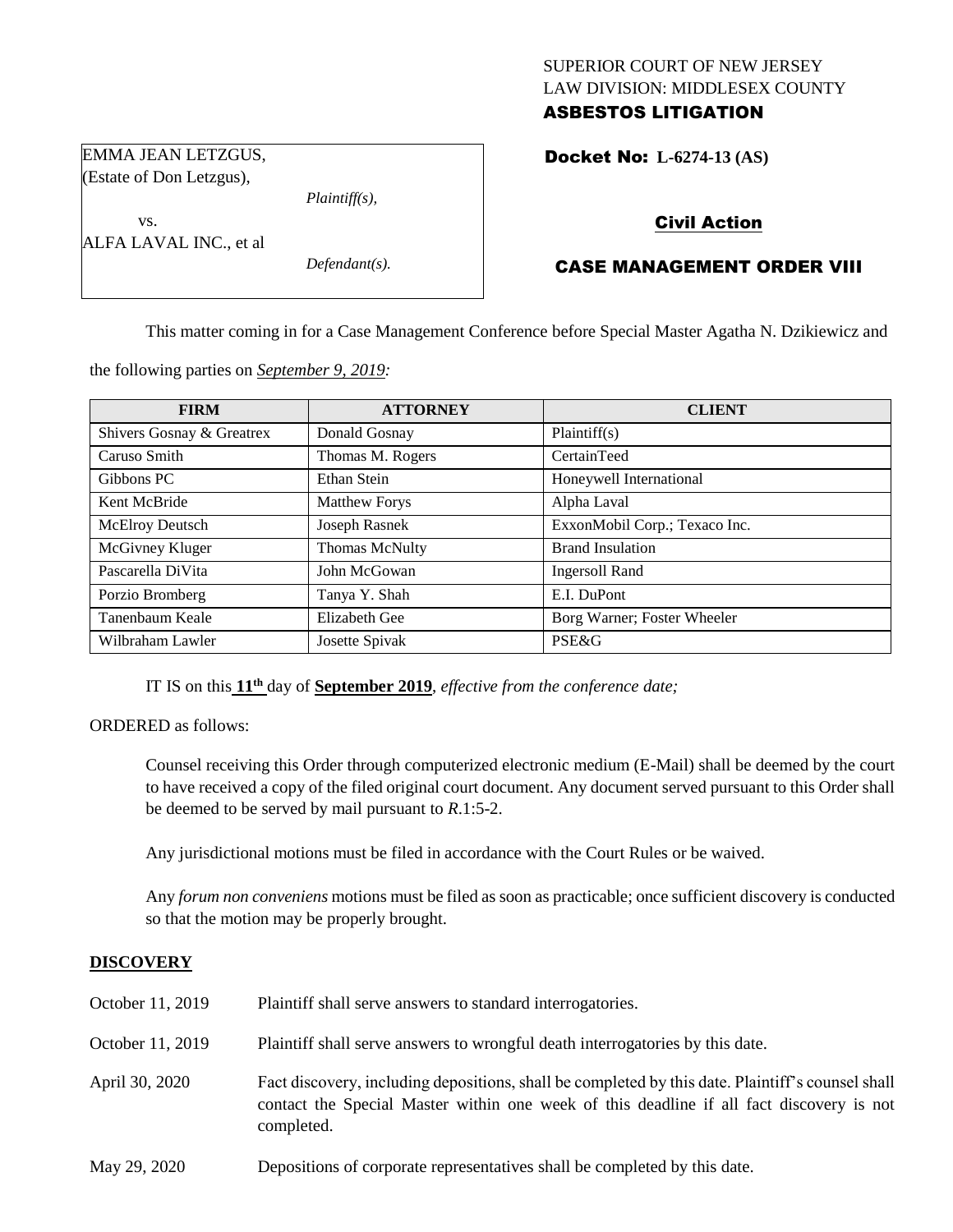### **EARLY SETTLEMENT**

June 12, 2020 Settlement demands shall be served on all counsel and the Special Master by this date.

## **MEDICAL EXPERT REPORT**

| October 25, 2019  | Defendants shall forward medical authorizations to plaintiff's counsel by this date.                                                                                                                                                                     |
|-------------------|----------------------------------------------------------------------------------------------------------------------------------------------------------------------------------------------------------------------------------------------------------|
| November 15, 2019 | Plaintiff shall serve executed medical authorizations by this date.                                                                                                                                                                                      |
| October 11, 2019  | Plaintiff shall serve medical expert reports by this date.                                                                                                                                                                                               |
| October 11, 2019  | Upon request by defense counsel, plaintiff is to arrange for the transfer of pathology specimens<br>and x-rays, if any, by this date.                                                                                                                    |
| October 23, 2020  | Defendants shall identify its medical experts and serve medical reports, if any, by this date. In<br>addition, defendants shall notify plaintiff's counsel (as well as all counsel of record) of a<br>joinder in an expert medical defense by this date. |

### **LIABILITY EXPERT REPORTS**

- August 31, 2020 Plaintiff shall identify its liability experts and serve liability expert reports by this date or waive any opportunity to rely on liability expert testimony.
- October 23, 2020 Defendants shall identify its liability experts and serve liability expert reports, if any, by this date or waive any opportunity to rely on liability expert testimony.

### **SUMMARY JUDGMENT MOTION PRACTICE**

- June 12, 2020 Plaintiff's counsel shall advise, in writing, of intent not to oppose motions by this date.
- June 26, 2020 Summary judgment motions shall be filed no later than this date.
- July 24, 2020 Last return date for summary judgment motions.

### **ECONOMIST EXPERT REPORTS**

- August 31, 2020 Plaintiff shall identify its expert economists and serve expert economist report(s), if any, by this date or waive any opportunity to rely on economic expert testimony.
- October 23, 2020 Defendants shall identify its expert economists and serve expert economist report(s), if any, by this date or waive any opportunity to rely on economic expert testimony.

### **EXPERT DEPOSITIONS**

November 13, 2020 Expert depositions shall be completed by this date. To the extent that plaintiff and defendant generic experts have been deposed before, the parties seeking that deposition in this case must file an application before the Special Master and demonstrate the necessity for that deposition. To the extent possible, documents requested in a deposition notice directed to an expert shall be produced three days in advance of the expert deposition. The expert shall not be required to produce documents that are readily accessible in the public domain.

 $\_$  , and the set of the set of the set of the set of the set of the set of the set of the set of the set of the set of the set of the set of the set of the set of the set of the set of the set of the set of the set of th